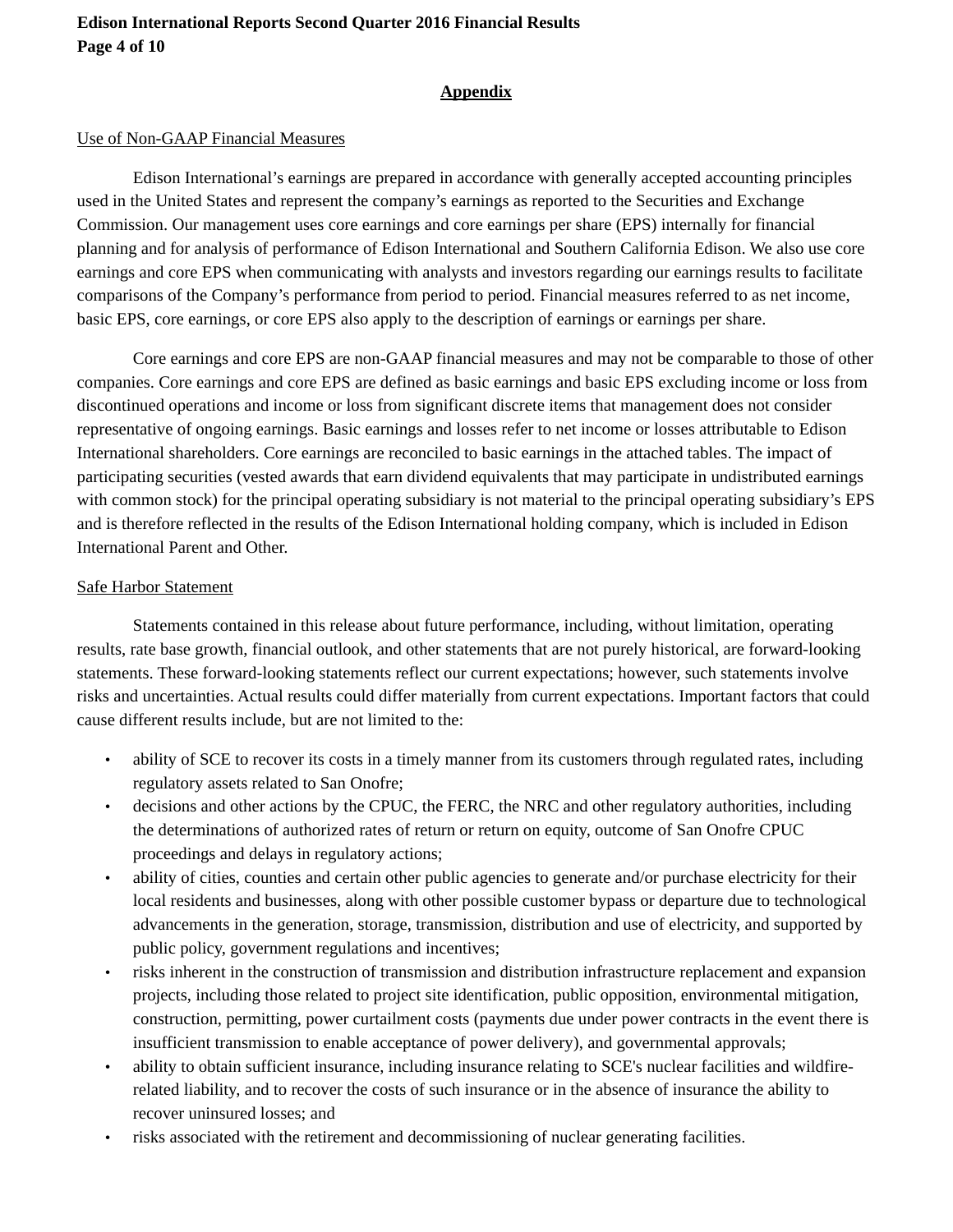### **Edison International Reports Second Quarter 2016 Financial Results Page 5 of 10**

Other important factors are discussed under the headings "Risk Factors" and "Management's Discussion and Analysis" in Edison International's Form 10-K, most recent Form 10-Q, and other reports filed with the Securities and Exchange Commission, which are available on our website: www.edisoninvestor.com. These filings also provide additional information on historical and other factual data contained in this news release.

 These forward-looking statements represent our expectations only as of the date of this news release, and Edison International assumes no duty to update them to reflect new information, events or circumstances.

#### Reminder: Edison International Will Hold a Conference Call Today

| When:                     | Thursday, July 28, 2016, 1:30 p.m. (Pacific Time)                 |
|---------------------------|-------------------------------------------------------------------|
| <b>Telephone Numbers:</b> | 1-800-369-2198 (US) and 1-773-756-4618 (Int'l) - Passcode: Edison |
| Telephone Replay:         | 1-800-216-6079 (US) and 1-402-220-3893 (Int'l) - Passcode: 22316  |
|                           | Telephone replay available through August 7, 2016                 |
| Webcast:                  | www.edisoninvestor.com                                            |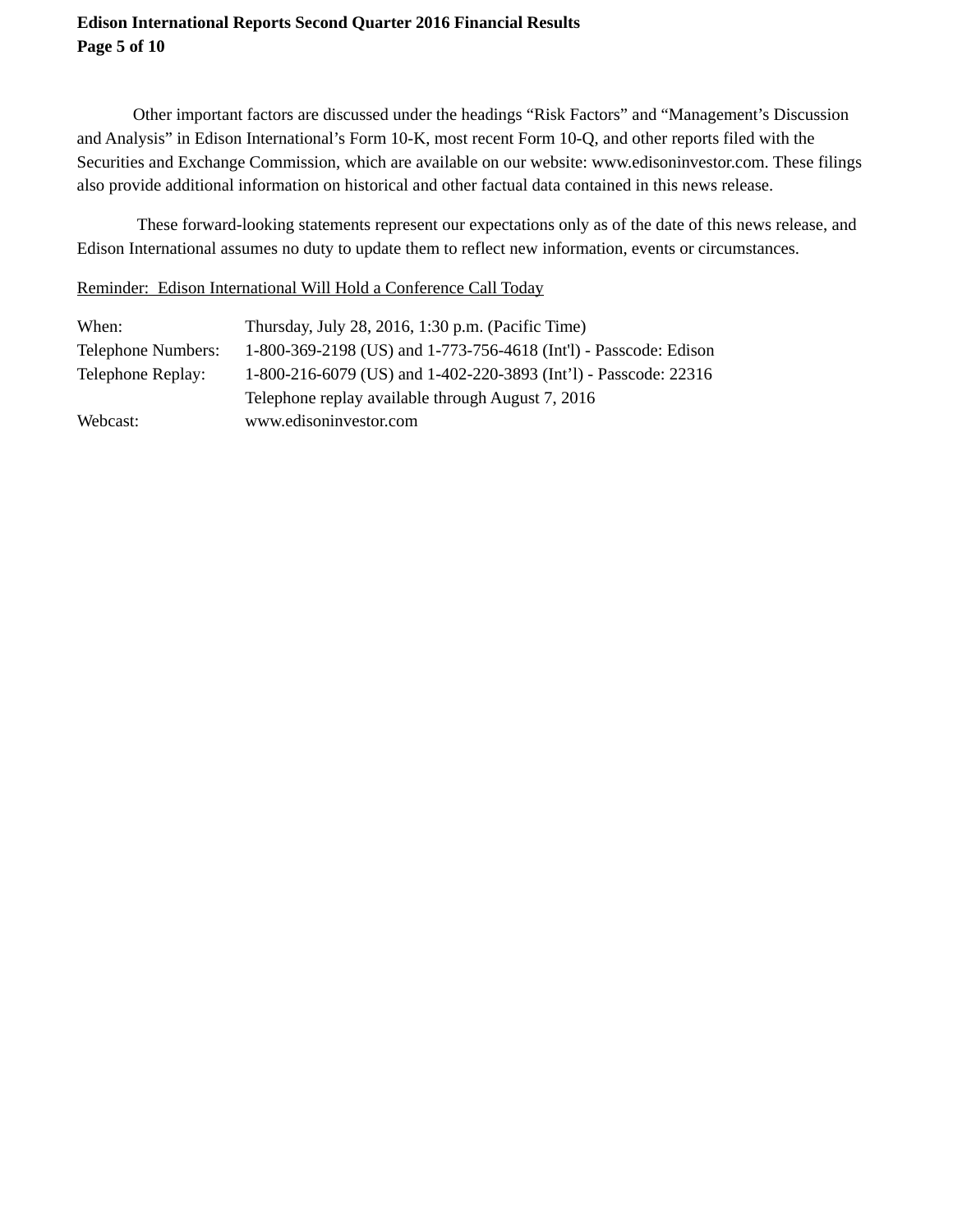|                                                                | Three months ended June 30, |              |             | Six months ended June 30, |                    |        |
|----------------------------------------------------------------|-----------------------------|--------------|-------------|---------------------------|--------------------|--------|
|                                                                | 2016                        | 2015         | Change      | 2016                      | 2015               | Change |
| Earnings (loss) per share attributable to Edison International |                             |              |             |                           |                    |        |
| Continuing operations                                          |                             |              |             |                           |                    |        |
| <b>SCE</b>                                                     | \$<br>$0.97 \text{ }$ \$    | 1.18S        | $(0.21)$ \$ | $1.85\;$ \$               | $2.12 \text{ }$ \$ | (0.27) |
| Edison International Parent and Other                          | (0.11)                      | (0.02)       | (0.09)      | (0.17)                    | (0.04)             | (0.13) |
| Discontinued operations                                        | (0.01)                      |              | (0.01)      |                           |                    |        |
| Edison International                                           | 0.85                        | 1.16         | (0.31)      | 1.68                      | 2.08               | (0.40) |
| Less: Non-core items                                           |                             |              |             |                           |                    |        |
| <b>SCE</b>                                                     |                             |              |             |                           |                    |        |
| Edison International Parent and Other                          | 0.01                        |              | 0.01        | 0.01                      | 0.02               | (0.01) |
| Discontinued operations                                        | (0.01)                      |              | (0.01)      |                           |                    |        |
| Total non-core items                                           |                             |              |             | 0.01                      | 0.02               | (0.01) |
| Core earnings (losses)                                         |                             |              |             |                           |                    |        |
| <b>SCE</b>                                                     | 0.97                        | 1.18         | (0.21)      | 1.85                      | 2.12               | (0.27) |
| Edison International Parent and Other                          | (0.12)                      | (0.02)       | (0.10)      | (0.18)                    | (0.06)             | (0.12) |
| <b>Edison International</b>                                    | 0.85<br><sup>\$</sup>       | 1.16<br>- \$ | $(0.31)$ \$ | 1.67<br>-S                | $2.06 \text{ }$ \$ | (0.39) |

## **Second Quarter Reconciliation of Basic Earnings Per Share to Core Earnings Per Share**

Note: Diluted earnings were \$0.84 and \$1.15 per share for the three months ended June 30, 2016 and 2015, respectively and \$1.66 and \$2.06 per share for the six months ended June 30, 2016 and 2015, respectively.

#### **Second Quarter Reconciliation of Basic Earnings to Core Earnings (in millions)**

|                                                        | Three months ended June 30, |        |                      |            | Six months ended June 30, |             |        |  |
|--------------------------------------------------------|-----------------------------|--------|----------------------|------------|---------------------------|-------------|--------|--|
| (in millions)                                          |                             | 2016   | 2015                 | Change     | 2016                      | 2015        | Change |  |
| Net income (loss) attributable to Edison International |                             |        |                      |            |                           |             |        |  |
| Continuing operations                                  |                             |        |                      |            |                           |             |        |  |
| <b>SCE</b>                                             | \$                          | 315 \$ | 384 \$               | $(69)$ \$  | 601 \$                    | 689 \$      | (88)   |  |
| Edison International Parent and Other                  |                             | (37)   | (5)                  | (32)       | (54)                      | (11)        | (43)   |  |
| Discontinued operations                                |                             | (2)    |                      | (2)        | (1)                       |             | (1)    |  |
| <b>Edison International</b>                            |                             | 276    | 379                  | (103)      | 546                       | 678         | (132)  |  |
| Less: Non-core items                                   |                             |        |                      |            |                           |             |        |  |
| <b>SCE</b>                                             |                             |        |                      |            |                           |             |        |  |
| Edison International Parent and Other                  |                             | 2      | 1                    |            | 4                         | 6           | (2)    |  |
| Discontinued operations                                |                             | (2)    |                      | (2)        | (1)                       |             | (1)    |  |
| Total non-core items                                   |                             |        |                      | (1)        | 3                         | 6           | (3)    |  |
| Core earnings (losses)                                 |                             |        |                      |            |                           |             |        |  |
| <b>SCE</b>                                             |                             | 315    | 384                  | (69)       | 601                       | 689         | (88)   |  |
| Edison International Parent and Other                  |                             | (39)   | (6)                  | (33)       | (58)                      | (17)        | (41)   |  |
| Edison International                                   | \$                          | 276 \$ | 378<br>$\mathcal{S}$ | $(102)$ \$ | 543<br><sup>\$</sup>      | 672<br>- \$ | (129)  |  |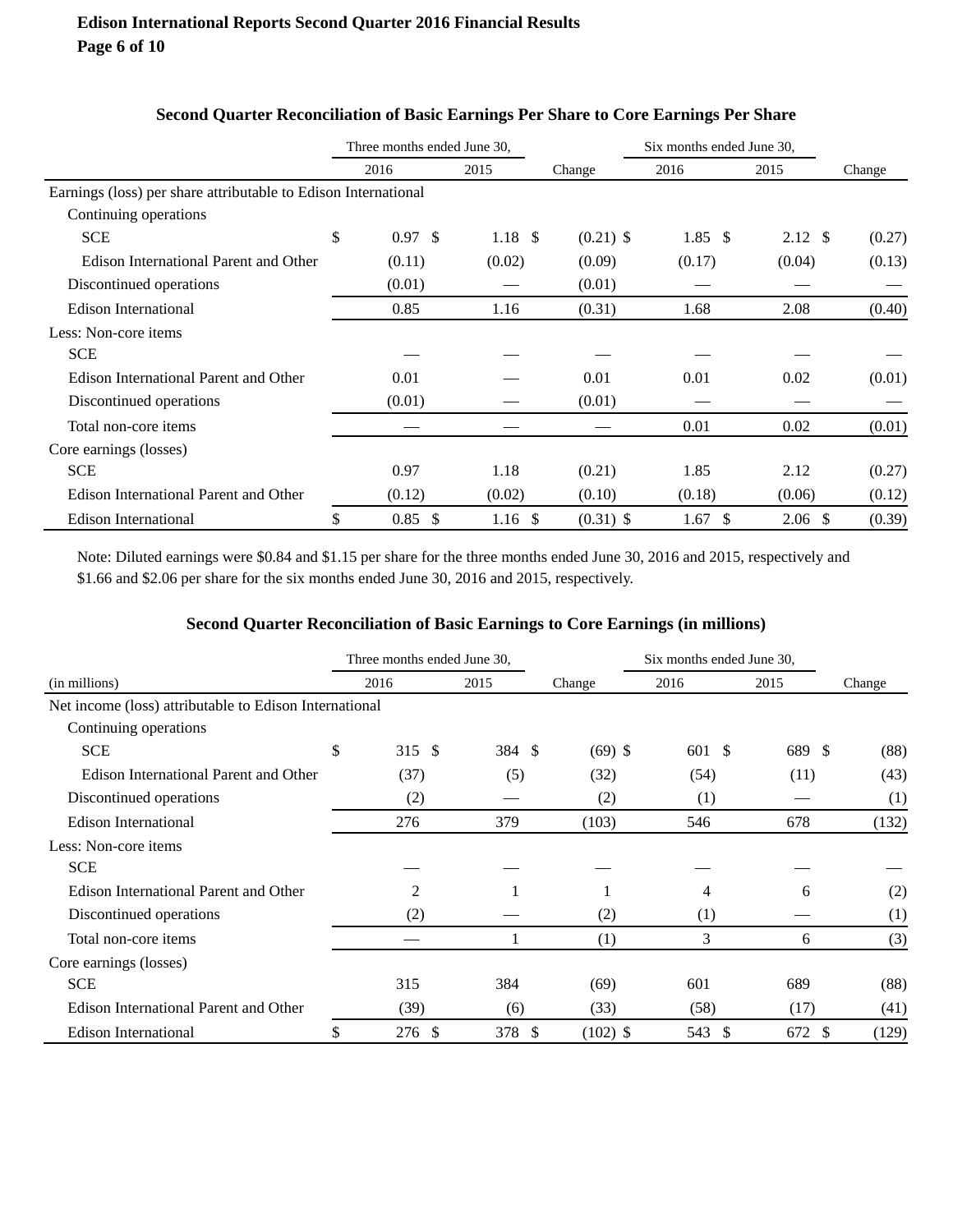### **Edison International Reports Second Quarter 2016 Financial Results Page 7 of 10**

## **Consolidated Statements of Income Edison International** Three months ended June 30, Six months ended June 30, (in millions, except per-share amounts, unaudited) 2015 2014 2016 2015 **Total operating revenue 8 5,420 \$ 2,777 \$ 2,908 \$ 5,218 \$ 5,420** Purchased power and fuel 1,064 1,078 1,858 1,864 Operation and maintenance  $\begin{array}{ccc}721 & 743 & 1,350 & 1,380 \end{array}$ Depreciation, decommissioning and amortization 505 481 982 945 Property and other taxes and the taxes and the set of the set of the set of the set of the set of the set of the set of the set of the set of the set of the set of the set of the set of the set of the set of the set of the Impairment and other charges 21 — 21 **Total operating expenses** 2,396 2,384 4,389 4,360 **Operating income 381** 524 829 1,060 Interest and other income 33 43 65 82 Interest expense (144) (138) (284) (281) Other expenses (11)  $(17)$   $(19)$   $(24)$ **Income from continuing operations before income taxes**  $259$  412 591 837 Income tax (benefit) expense  $(47)$  6 (9) 113 **Income from continuing operations 106** 500 600 724 Loss from discontinued operations, net of tax (2) (2) (1) **Net income** 304 406 599 724 Preferred and preference stock dividend requirements of SCE 61 56 Other noncontrolling interests  $(3)$   $(1)$   $(8)$   $(10)$ **Net income attributable to Edison International common shareholders 8 276** \$ **546** \$ **678 Amounts attributable to Edison International common shareholders:** Income from continuing operations, net of tax  $\frac{1}{278}$   $\frac{1}{379}$   $\frac{1}{379}$   $\frac{1}{378}$   $\frac{1}{378}$   $\frac{1}{378}$   $\frac{1}{378}$   $\frac{1}{378}$   $\frac{1}{378}$   $\frac{1}{378}$   $\frac{1}{378}$   $\frac{1}{378}$   $\frac{1}{378}$   $\frac{1}{378}$   $\frac{1}{3$ Loss from discontinued operations, net of tax (2) – (1) **Net income attributable to Edison International common shareholders** \$ 276 \$ 379 \$ 546 \$ 678 **Basic earnings per common share attributable to Edison International common shareholders:**  Weighted-average shares of common stock outstanding 326 326 326 326 326 326 Continuing operations  $\qquad \qquad$  \$ 0.86 \$ 1.16 \$ 1.68 \$ 2.08  $Discontinued\ operations$   $(0.01)$ **Total 8 1.68 \$ 1.68 \$ 2.08 Diluted earnings per common share attributable to Edison International common shareholders:** Weighted-average shares of common stock outstanding, including effect of dilutive securities 329 328 329 329 329 329 Continuing operations  $\qquad \qquad$  \$ 0.85 \$ 1.15 \$ 1.66 \$ 2.06  $Discontinued\ operations$   $(0.01)$ **Total 8 1.15 \$** 1.66 \$ 2.06 **Dividends declared per common share \$** 0.4800 \, \$ 0.4175 \, \$ 0.9600 \, \$ 0.8350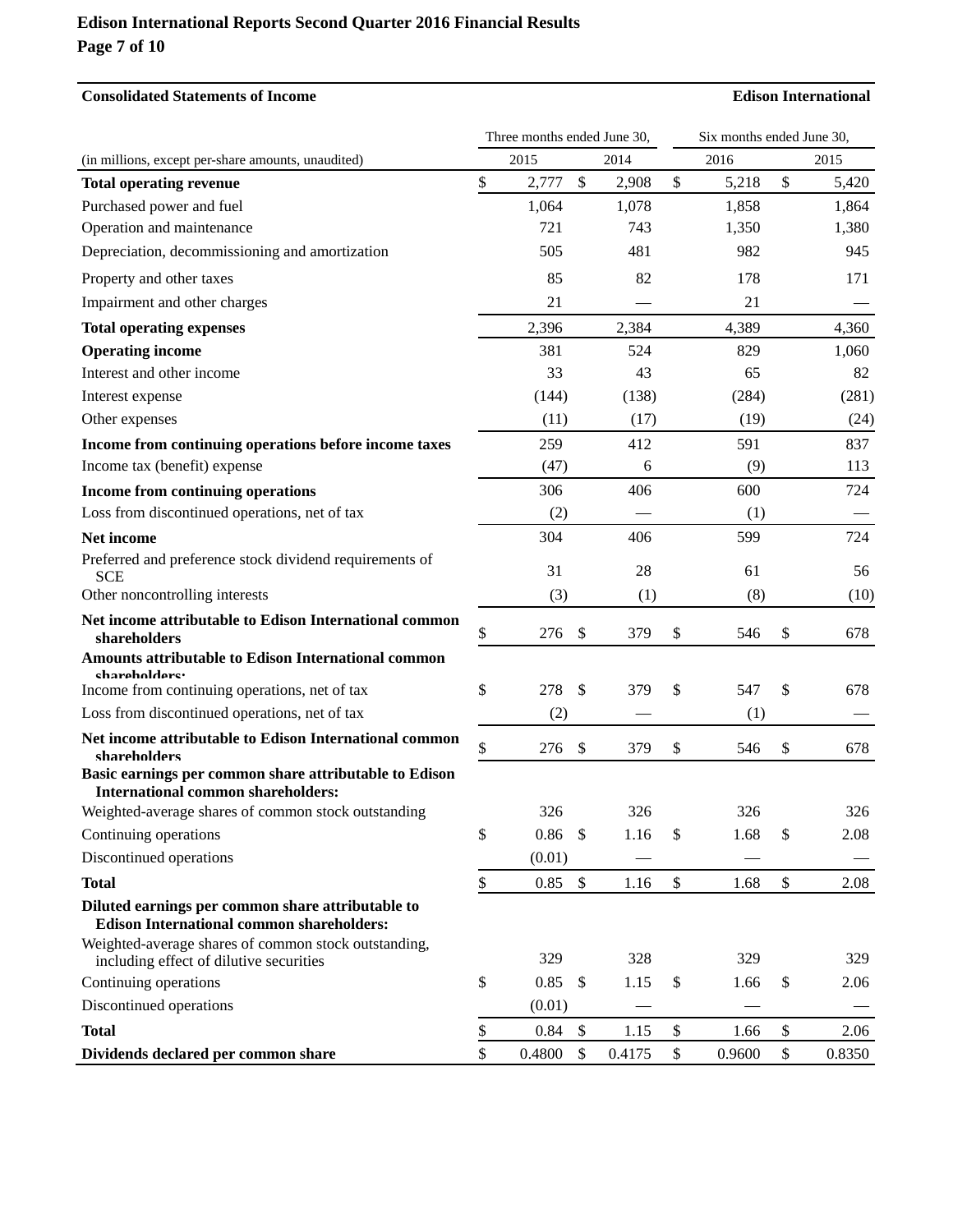# **Edison International Reports Second Quarter 2016 Financial Results Page 8 of 10**

| <b>Consolidated Balance Sheets</b>                                                                                                  |    |                  | <b>Edison International</b> |                      |  |  |
|-------------------------------------------------------------------------------------------------------------------------------------|----|------------------|-----------------------------|----------------------|--|--|
| (in millions, unaudited)                                                                                                            |    | June 30,<br>2016 |                             | December 31,<br>2015 |  |  |
| <b>ASSETS</b>                                                                                                                       |    |                  |                             |                      |  |  |
| Cash and cash equivalents                                                                                                           | \$ | 111              | \$                          | 161                  |  |  |
| Receivables, less allowances of \$56 and \$62 for uncollectible accounts at respective dates                                        |    | 801              |                             | 771                  |  |  |
| Accrued unbilled revenue                                                                                                            |    | 682              |                             | 565                  |  |  |
| Inventory                                                                                                                           |    | 308              |                             | 267                  |  |  |
| Derivative assets                                                                                                                   |    | 65               |                             | 79                   |  |  |
| Regulatory assets                                                                                                                   |    | 478              |                             | 560                  |  |  |
| Other current assets                                                                                                                |    | 214              |                             | 251                  |  |  |
| <b>Total current assets</b>                                                                                                         |    | 2,659            |                             | 2,654                |  |  |
| Nuclear decommissioning trusts                                                                                                      |    | 4,344            |                             | 4,331                |  |  |
| Other investments                                                                                                                   |    | 203              |                             | 203                  |  |  |
| <b>Total investments</b>                                                                                                            |    | 4,547            |                             | 4,534                |  |  |
| Utility property, plant and equipment, less accumulated depreciation and amortization of<br>\$8,531 and \$8,548 at respective dates |    | 35,629           |                             | 34,945               |  |  |
| Nonutility property, plant and equipment, less accumulated depreciation of \$92 and \$85 at<br>respective dates                     |    | 148              |                             | 140                  |  |  |
| Total property, plant and equipment                                                                                                 |    | 35,777           |                             | 35,085               |  |  |
| Derivative assets                                                                                                                   |    | 69               |                             | 84                   |  |  |
| Regulatory assets                                                                                                                   |    | 7,792            |                             | 7,512                |  |  |
| Other long-term assets                                                                                                              |    | 353              |                             | 360                  |  |  |
| <b>Total long-term assets</b>                                                                                                       |    | 8,214            |                             | 7,956                |  |  |

| <b>Total assets</b> | . | .107 | 11 | 220<br>$\sim$ $\sim$<br>70.22 |
|---------------------|---|------|----|-------------------------------|
|                     |   |      |    |                               |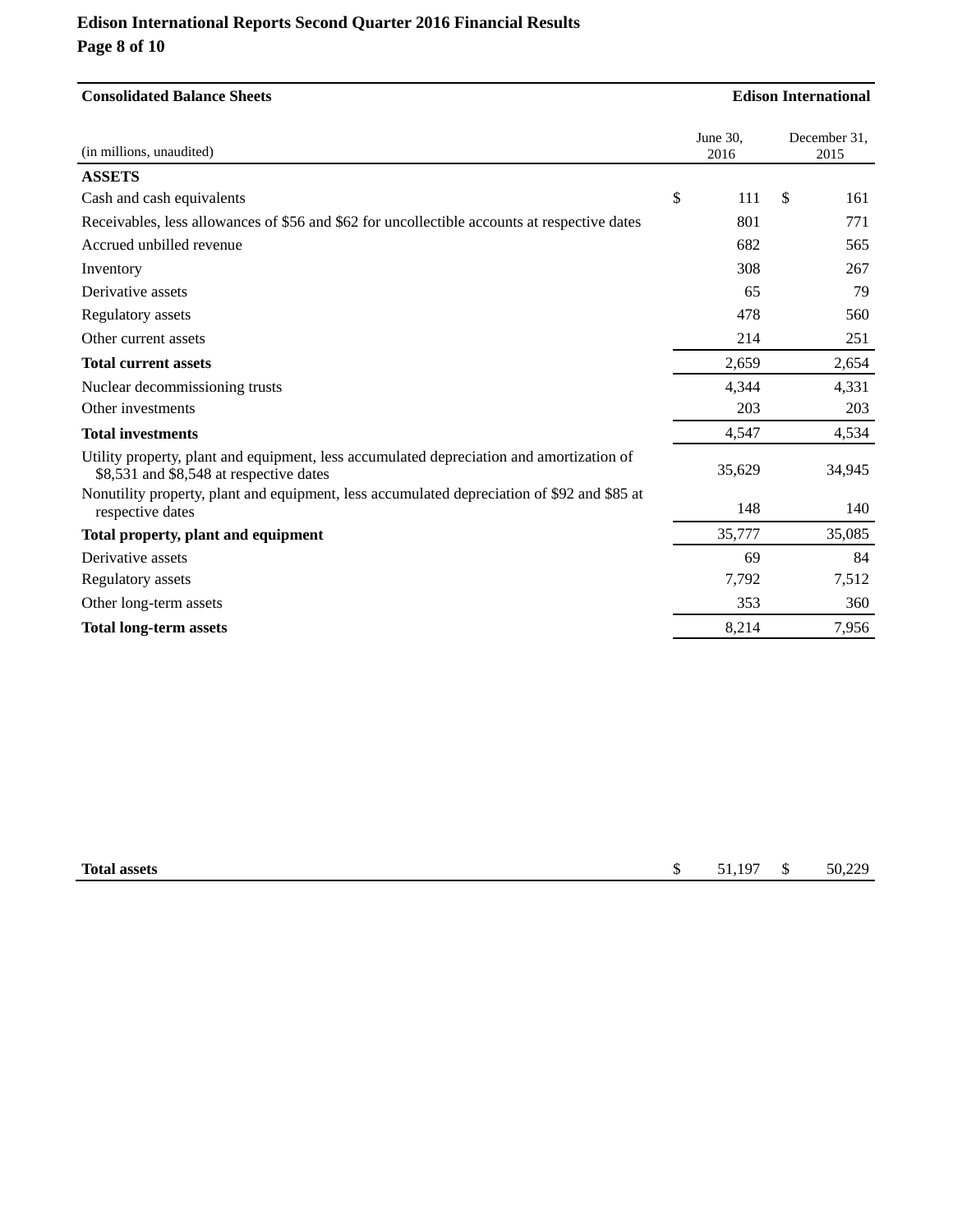## **Edison International Reports Second Quarter 2016 Financial Results Page 9 of 10**

| <b>Consolidated Balance Sheets</b>                                                                                           | <b>Edison International</b> |                      |  |  |
|------------------------------------------------------------------------------------------------------------------------------|-----------------------------|----------------------|--|--|
| (in millions, except share amounts, unaudited)                                                                               | June 30,<br>2016            | December 31,<br>2015 |  |  |
| <b>LIABILITIES AND EQUITY</b>                                                                                                |                             |                      |  |  |
| \$<br>Short-term debt                                                                                                        | 800                         | \$<br>695            |  |  |
| Current portion of long-term debt                                                                                            | 696                         | 295                  |  |  |
| Accounts payable                                                                                                             | 1,166                       | 1,310                |  |  |
| Accrued taxes                                                                                                                | 74                          | 72                   |  |  |
| Customer deposits                                                                                                            | 257                         | 242                  |  |  |
| Derivative liabilities                                                                                                       | 195                         | 218                  |  |  |
| Regulatory liabilities                                                                                                       | 1,072                       | 1,128                |  |  |
| Other current liabilities                                                                                                    | 889                         | 967                  |  |  |
| <b>Total current liabilities</b>                                                                                             | 5,149                       | 4,927                |  |  |
| Long-term debt                                                                                                               | 10,845                      | 10,883               |  |  |
| Deferred income taxes and credits                                                                                            | 7,892                       | 7,480                |  |  |
| Derivative liabilities                                                                                                       | 1,101                       | 1,100                |  |  |
| Pensions and benefits                                                                                                        | 1,774                       | 1,759                |  |  |
| Asset retirement obligations                                                                                                 | 2,590                       | 2,764                |  |  |
| Regulatory liabilities                                                                                                       | 6,017                       | 5,676                |  |  |
| Other deferred credits and other long-term liabilities                                                                       | 2,081                       | 2,246                |  |  |
| Total deferred credits and other liabilities                                                                                 | 21,455                      | 21,025               |  |  |
| <b>Total liabilities</b>                                                                                                     | 37,449                      | 36,835               |  |  |
| Commitments and contingencies                                                                                                |                             |                      |  |  |
| Redeemable noncontrolling interest                                                                                           |                             | 6                    |  |  |
| Common stock, no par value (800,000,000 shares authorized; 325,811,206 shares<br>issued and outstanding at respective dates) | 2,499                       | 2,484                |  |  |
| Accumulated other comprehensive loss                                                                                         | (53)                        | (56)                 |  |  |
| Retained earnings                                                                                                            | 9,111                       | 8,940                |  |  |
| Total Edison International's common shareholders' equity                                                                     | 11,557                      | 11,368               |  |  |
| Noncontrolling interests - preferred and preference stock of SCE                                                             | 2,191                       | 2,020                |  |  |
| <b>Total equity</b>                                                                                                          | 13,748                      | 13,388               |  |  |
| <b>Total liabilities and equity</b><br>\$                                                                                    | 51,197                      | \$<br>50,229         |  |  |